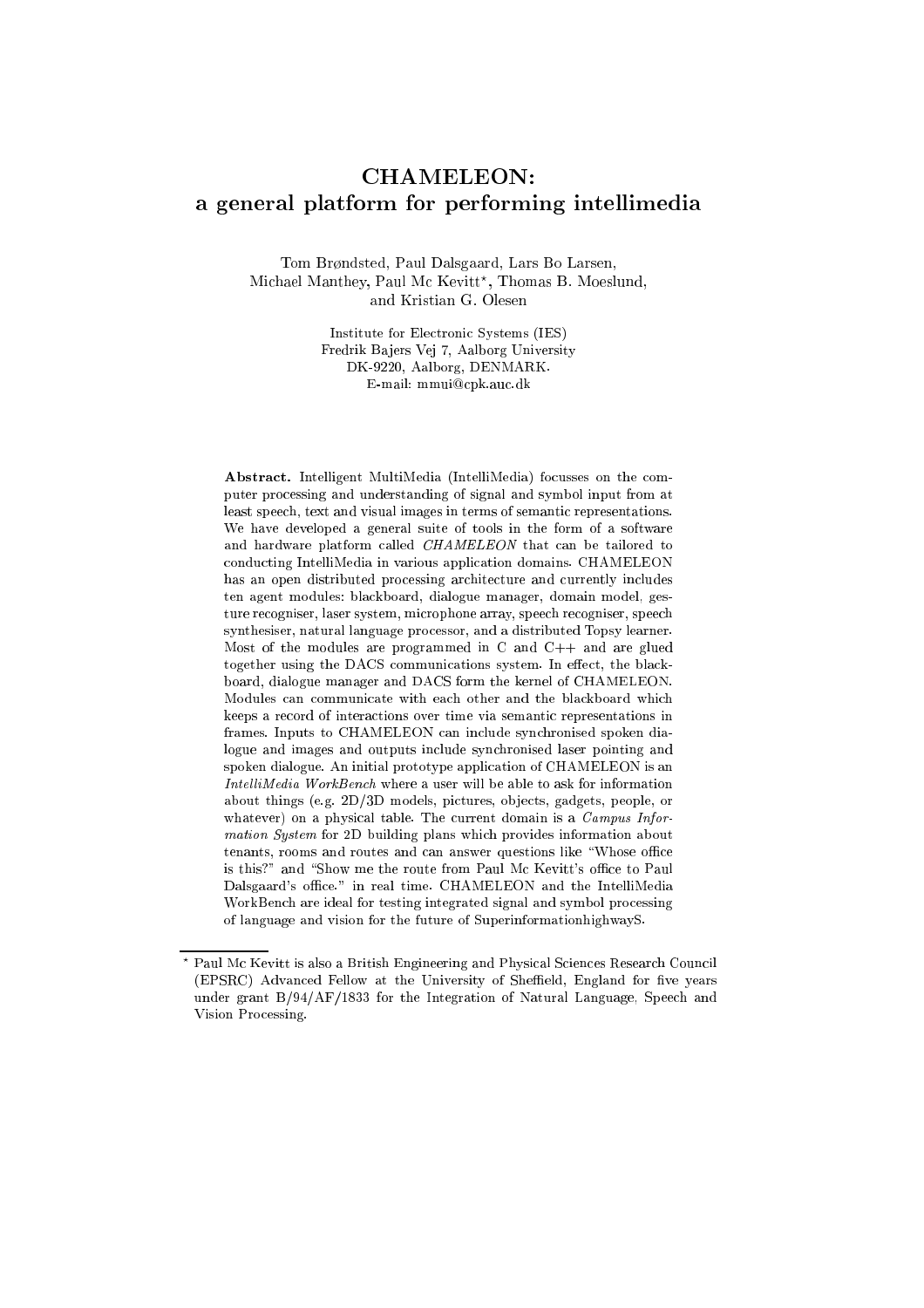# 1 Introduction

IntelliMedia, which involves the computer processing and understanding of perceptual input from at least speech, text and visual images, and then reacting to it, is complex and involves signal and symbol processing techniques from not just engineering and computer science but also articial intelligence and cognitive science (Mc Kevitt 1994, 1995/96, 1997). With IntelliMedia systems, people can interact in spoken dialogues with machines, querying about what is being presented and even their gestures and body language can be interpreted.

People are able to combine the processing of language and vision with apparent ease. In particular, people can use words to describe a picture, and can reproduce a picture from a language description. Moreover, people can exhibit this kind of behaviour over a very wide range of input pictures and language descriptions. Although there are theories of how we process vision and language, there are few theories about how such processing is integrated. There have been large debates in Psychology and Philosophy with respect to the degree to which people store knowledge as propositions or pictures (Kosslyn and Pomerantz 1977, Pylyshyn 1973). Other recent moves towards integration are reported in Denis and Carfantan (1993), Mc Kevitt (1994, 1995/96) and Pentland (1993).

The Institute for Electronic Systems at Aalborg University, Denmark has expertise in the area of IntelliMedia and has already established an initiative called IntelliMedia 2000+ funded by the Faculty of Science and Technology. IntelliMedia 2000+ coordinates research on the production of a number of real-time demonstrators exhibiting examples of IntelliMedia applications, a new Master's degree in IntelliMedia, and a nation-wide MultiMedia Network (MMN) concerned with technology transfer to industry. A number of student projects related to IntelliMedia  $2000+$  have already been completed and currently five student groups are enrolled in the Master's conducting pro jects on multimodal interfaces, billard game trainer, virtual steering wheel, audio-visual speech recognition, and face recognition. IntelliMedia 2000+ is coordinated from the Center for Person-Kommunikation (CPK) which has a wealth of experience and expertise in spoken language processing, one of the central components of IntelliMedia, but also radio communications which would be useful for mobile applications (CPK Annual Report, 1998). IntelliMedia 2000+ involves four research groups from three Departments within the Institute for Electronic Systems: Computer Science (CS), Medical Informatics (MI), Laboratory of Image Analysis (LIA) and Center for PersonKommunikation (CPK), focusing on platforms for integration and learning, expert systems and decision taking, image/vision processing, and spoken language processing/sound localisation respectively. The first two groups provide a strong basis for methods of integrating semantics and conducting learning and decision taking while the latter groups focus on the two main input/output components of IntelliMedia, vision and speech/sound. More details on IntelliMedia 2000+ can be found on WWW: http://www.kom.auc.dk/CPK/MMUI/.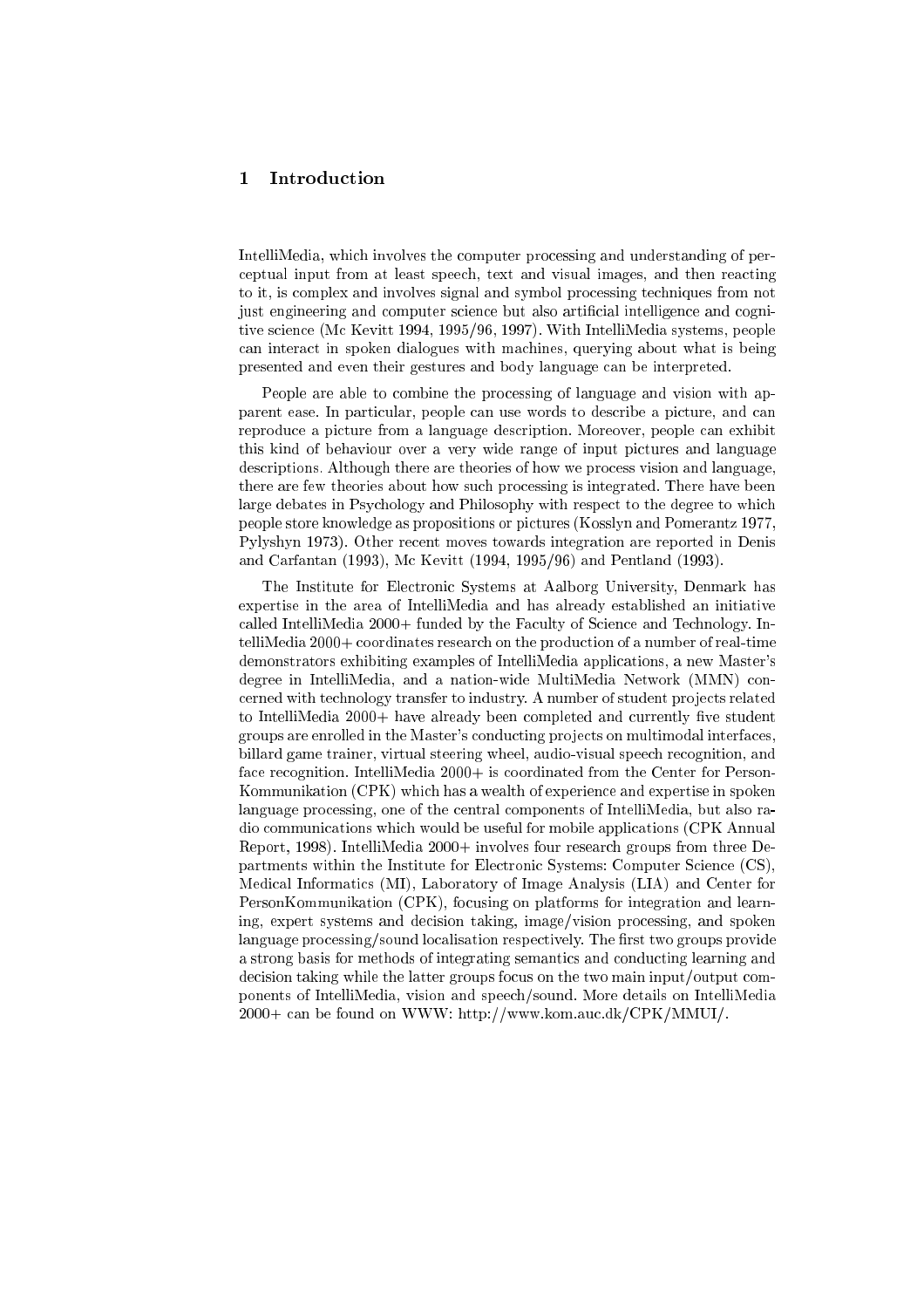#### 2 CHAMELEON and the IntelliMedia WorkBench  $\overline{2}$

IntelliMedia  $2000+$  has developed the first prototype of an IntelliMedia software and hardware platform called CHAMELEON which is general enough to be used for a number of different applications. CHAMELEON demonstrates that existing software modules for (1) distributed processing and learning, (2) decision taking, (3) image processing, and (4) spoken dialogue processing can be interfaced to a single platform and act as communicating agent modules within it. CHAMELEON is independent of any particular application domain and the various modules can be distributed over different machines. Most of the modules are programmed in C++ and C. More details on CHAMELEON and the IntelliMedia WorkBench can be found in Brøndsted et al. (1998).

#### 2.1 IntelliMedia WorkBench

An initial application of CHAMELEON is the *IntelliMedia WorkBench* which is a hardware and software platform as shown in Figure 1. One or more cameras and lasers can be mounted in the ceiling, microphone array placed on the wall and there is a table where things (objects, gadgets, people, pictures,  $2D/3D$ models, building plans, or whatever) can be placed. The current domain is a Campus Information System which at present gives information on the architectural and functional layout of a building. 2-dimensional (2D) architectural plans of the building drawn on white paper are laid on the table and the user can ask questions about them. At present the plans represent two floors of the  $A' (A2)$ building at Fredrik Bajers Vej 7, Aalborg University.

Presently, there is one static camera which calibrates the plans on the table and the laser, and interprets the user's pointing while the system points to locations and draws routes with a laser. Inputs are simultaneous speech and/or pointing gestures and outputs are synchronised speech synthesis and pointing. We currently run all of CHAMELEON on a 200 MHz Intel pentium computer (r2d2) which handles input for the Campus Information System in real-time.

The 2D plan, which is placed on the table, is printed out on A0 paper having the dimensions:  $84x118cm$ . Due to the size of the pointer's tip  $(2x1cm)$ , the size of the table, the resolution of the camera and uncertainty in the tracking algorithm, a size limitation is introduced. The smallest room in the 2D plan, which is a standard office, can not be less than 3cm wide. The size of a standard office on the printout is  $3x4$ cm which is a feasible size for the system. The 2D plan is shown in Figure 2.

#### 2.2 Sample interaction dialogue

We present here a sample dialogue which the current first prototype can process. The example includes user intentions which are instructions and queries, and exophoric/deictic reference.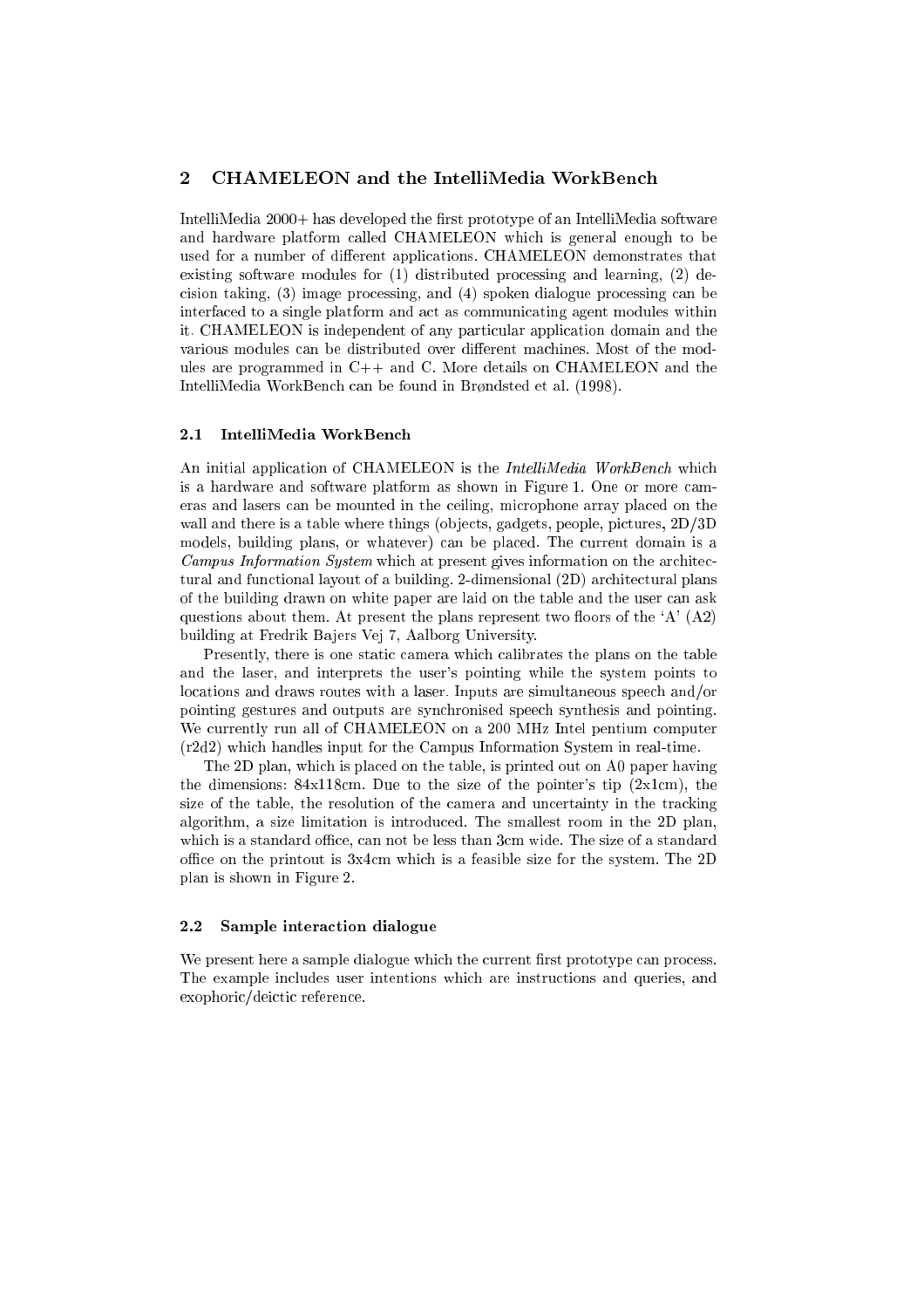

Fig. 1. Physical layout of the IntelliMedia WorkBench



Fig. 2. 2D plan of the `A' building at Fredrik Ba jers Vej 7, Aalborg University. Left: oor. The contract of the contract of the contract of the contract of the contract of the contract of the contract of the contract of the contract of the contract of the contract of the contract of the contract of the contr

| USER :              | Show me Tom's office.          |  |  |
|---------------------|--------------------------------|--|--|
| CHAMELEON: [points] |                                |  |  |
|                     | This is Tom's office.          |  |  |
|                     | USER: Point to Thomas' office. |  |  |
| CHAMELEON: [points] |                                |  |  |
|                     | This is Thomas' office.        |  |  |
| USER:               | Where is the computer room?    |  |  |
| CHAMELEON: [points] |                                |  |  |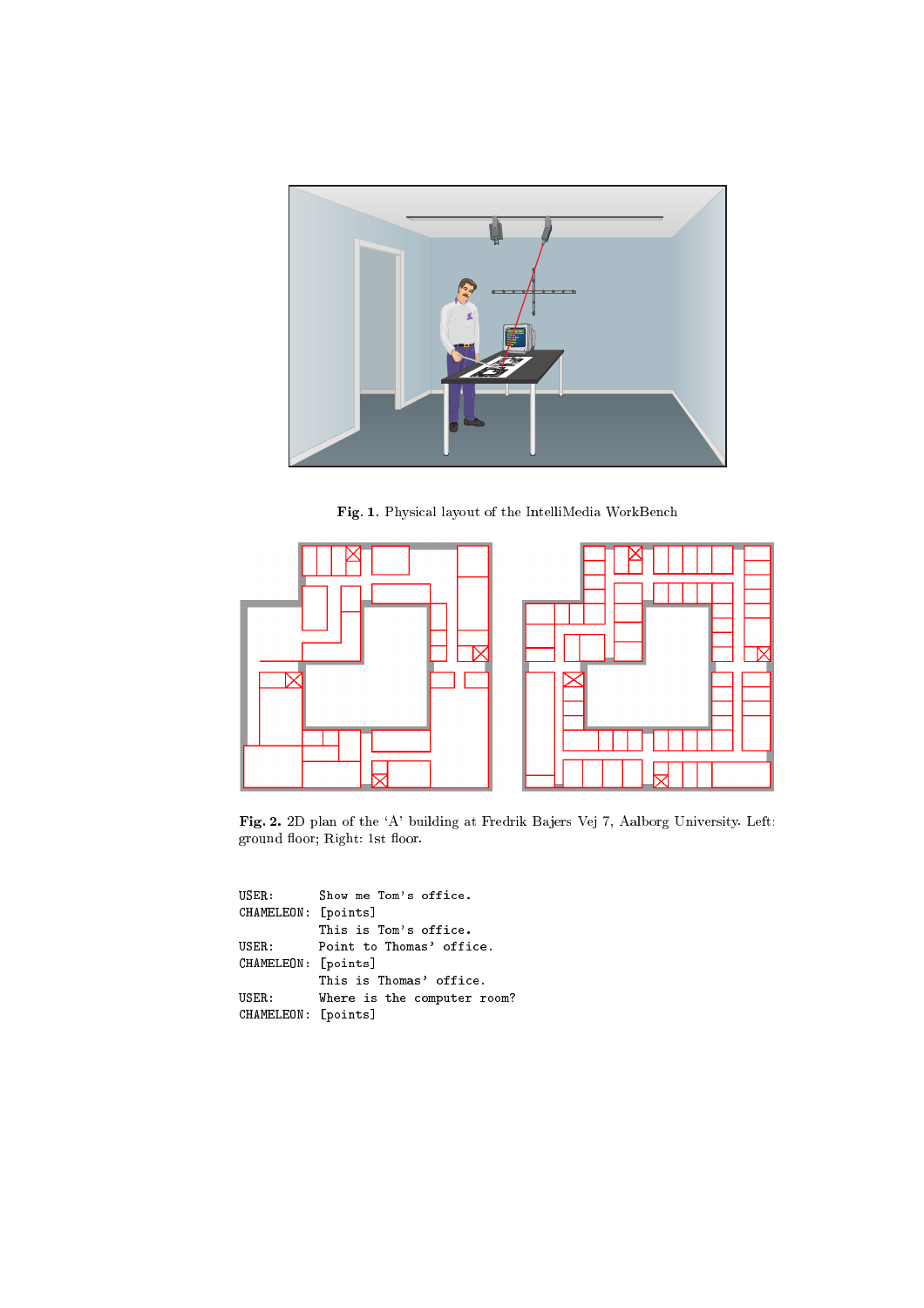```
The computer room is here.
USER: [points to instrument repair]
          Whose office is this?
CHAMELEON: [points]
          This is not an office, this is instrument repair.
USER:
           [points]
          Whose office is this?
CHAMELEON: [points]
          This is Paul's office.
USER: Show me the route from Lars Bo Larsen's office to
          Hanne Gade's office.
CHAMELEON: [draws route]
           This is the route from Lars Bo's office to Hanne's office.
USER: Show me the route from Paul Mc Kevitt's office
           to instrument repair.
CHAMELEON: [draws route]
          This is the route from Paul's office to instrument repair.
USER: Show me Paul's office.
CHAMELEON: [points]
          This is Paul's office.
```
#### Architecture of CHAMELEON 2.3

CHAMELEON has a distributed architecture of communicating agent modules processing inputs and outputs from different modalities and each of which can be tailored to a number of application domains. The process synchronisation and intercommunication for CHAMELEON modules is performed using the DACS (Distributed Applications Communication System) Inter Process Communication (IPC) software (see Fink et al. 1996) which enables CHAMELEON modules to be glued together and distributed across a number of servers. Presently, there are ten software modules in CHAMELEON: blackboard, dialogue manager, domain model, gesture recogniser, laser system, microphone array, speech recogniser, speech synthesiser, natural language processor (NLP), and Topsy as shown in Figure 3. Information flow and module communication within CHAMELEON are shown in Figures 4 and 5. Note that Figure 4 does not show the blackboard as a part of the communication but rather the abstract flow of information between modules. Figure 5 shows the actual passing of information between the speech recogniser, NLP module, and dialogue manager. As is shown all information exchange between individual modules is carried out using the blackboard

As the intention is that no direct interaction between modules need take place the architecture is modularised and open but there are possible performance costs. However, nothing prohibits direct communication between two or more modules if this is found to be more convenient. For example, the speech recogniser and NLP modules can interact directly as the parser needs every recognition result anyway and at present no other module has use for output from the speech recogniser. The blackboard and dialogue manager form the kernel of CHAMELEON. We shall now give a brief description of each module.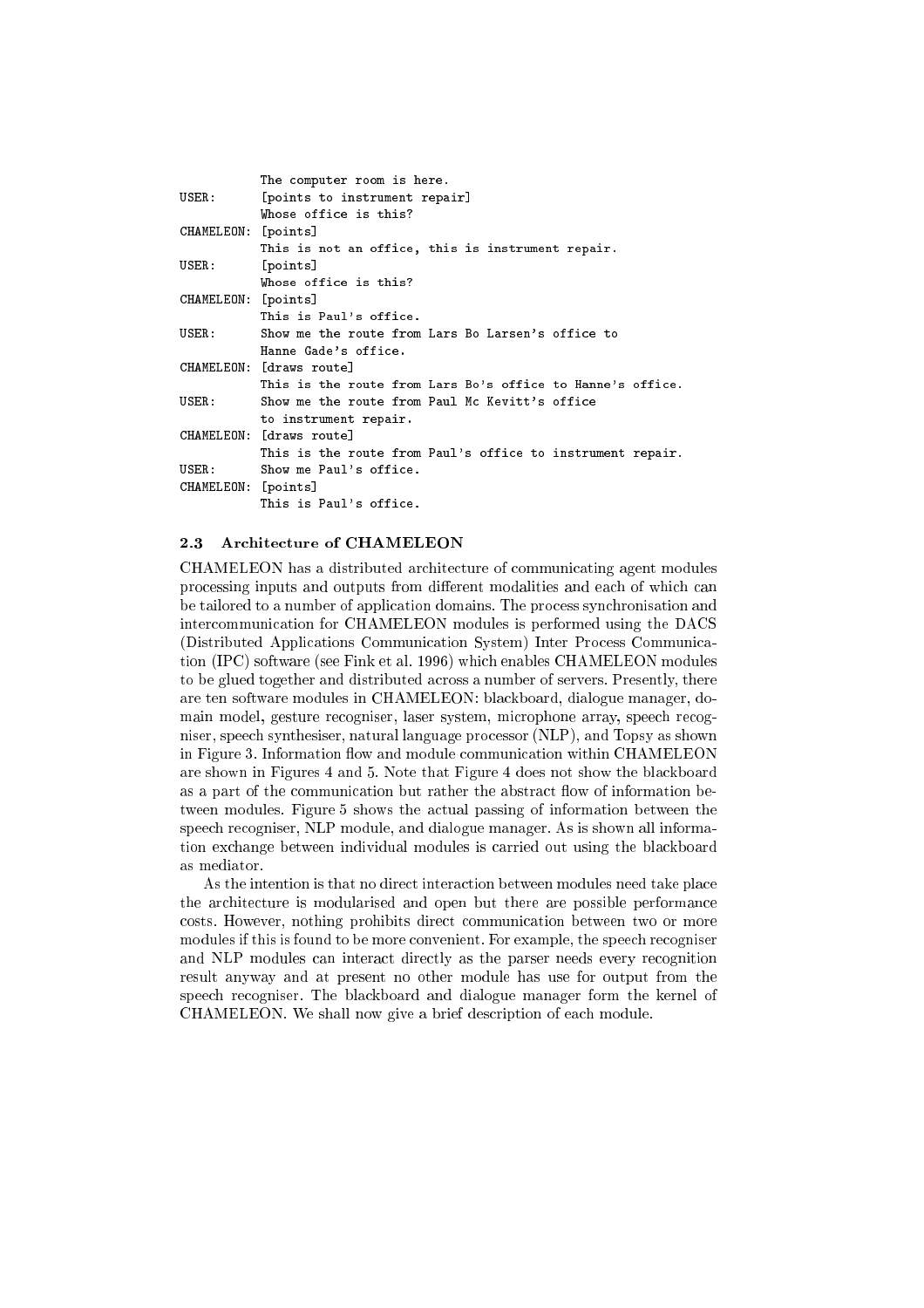

Fig. 3. Architecture of CHAMELEON



Fig. 4. Information flow and module communication

The blackboard stores semantic representations produced by each of the other modules and keeps a history of these over the course of an interaction. All modules communicate through the exchange of semantic representations with each other or the blackboard. Semantic representations are frames in the spirit of Minsky (1975) and our frame semantics consists of (1) input, (2) output, and (3) integration frames for representing the meaning of intended user input and system output. The intention is that all modules in the system will produce and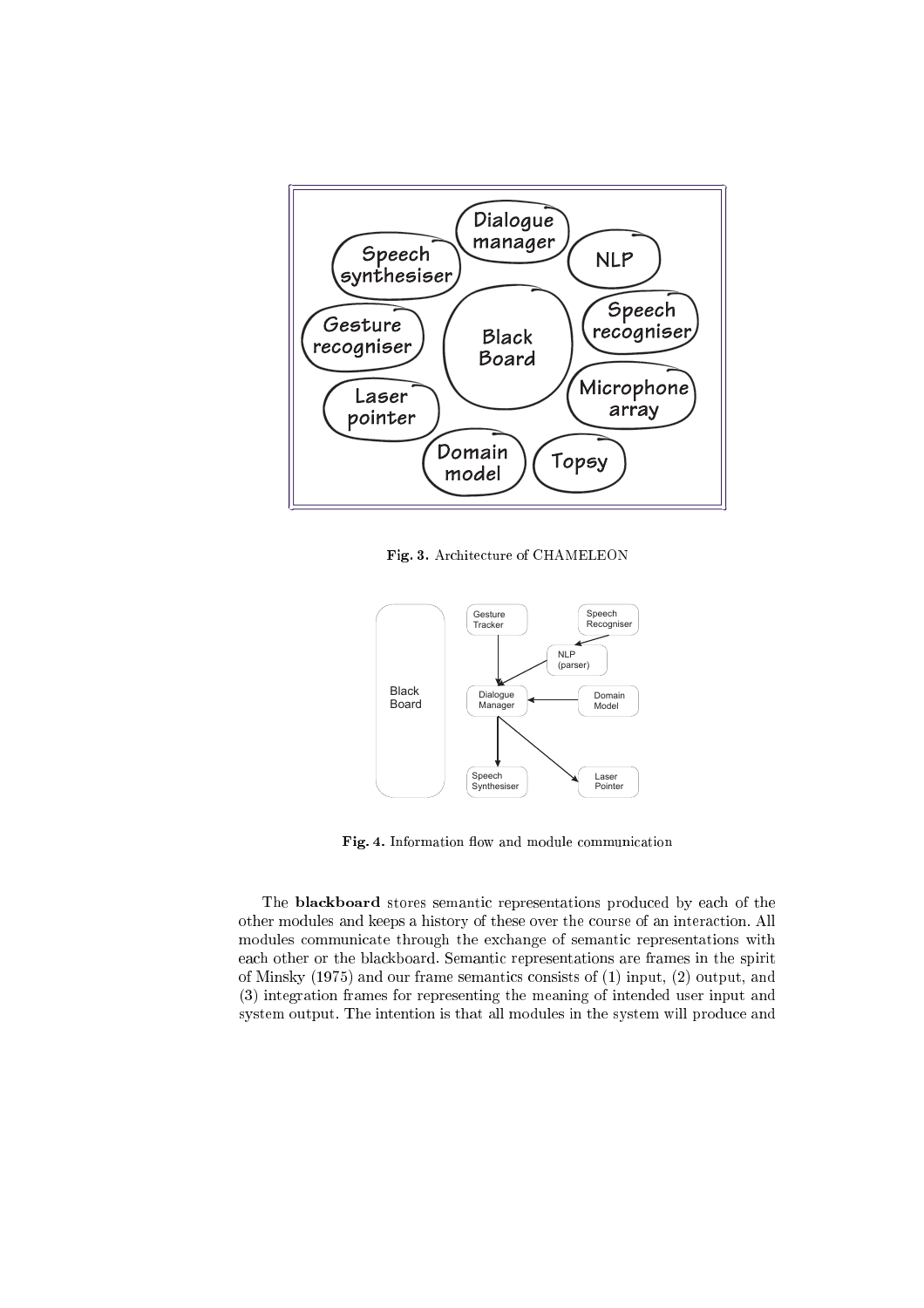

Fig. 5. Information flow with the blackboard

read frames. Frames are coded in CHAMELEON as messages built of predicateargument structures following the BNF denition given in Appendix A. The frame semantics was presented in Mc Kevitt and Dalsgaard (1997) and for the sample dialogue given in Section 2.2 CHAMELEON's actual blackboard history in terms of frames (messages) is shown in Appendix B.

The dialogue manager makes decisions about which actions to take and accordingly sends commands to the output modules (laser and speech synthesiser) via the blackboard. At present the functionality of the dialogue manager is to integrate and react to information coming in from the speech/NLP and gesture modules and to sending synchronised commands to the laser system and the speech synthesiser modules. Phenomena such as managing clarication subdialogues where CHAMELEON has to ask questions are not included at present. It is hoped that in future prototypes the dialogue manager will enact more complex decision taking over semantic representations from the blackboard using, for example, the HUGIN software tool (Jensen (F.) 1996) based on Bayesian Networks (Jensen (F.V.) 1996).

The domain model contains a database of all locations and their functionality, tenants and coordinates. The model is organised in a hierarchical structure: areas, buildings and rooms. Rooms are described by an identifier for the room (room number) and the type of the room (office, corridor, toilet, etc.). The model includes functions that return information about a room or a person. Possible inputs are coordinates or room number for rooms and name for persons, but in principle any attribute can be used as key and any other attribute can be returned. Furthermore, a path planner is provided, calculating the shortest route between two locations.

A design principle of imposing as few physical constraints as possible on the user (e.g. data gloves or touch screens) leads to the inclusion of a vision based gesture recogniser. Currently, it tracks a pointer via a camera mounted in the ceiling. Using one camera, the gesture recogniser is able to track 2D pointing gestures in real time. Only two gestures are recognised at present: pointing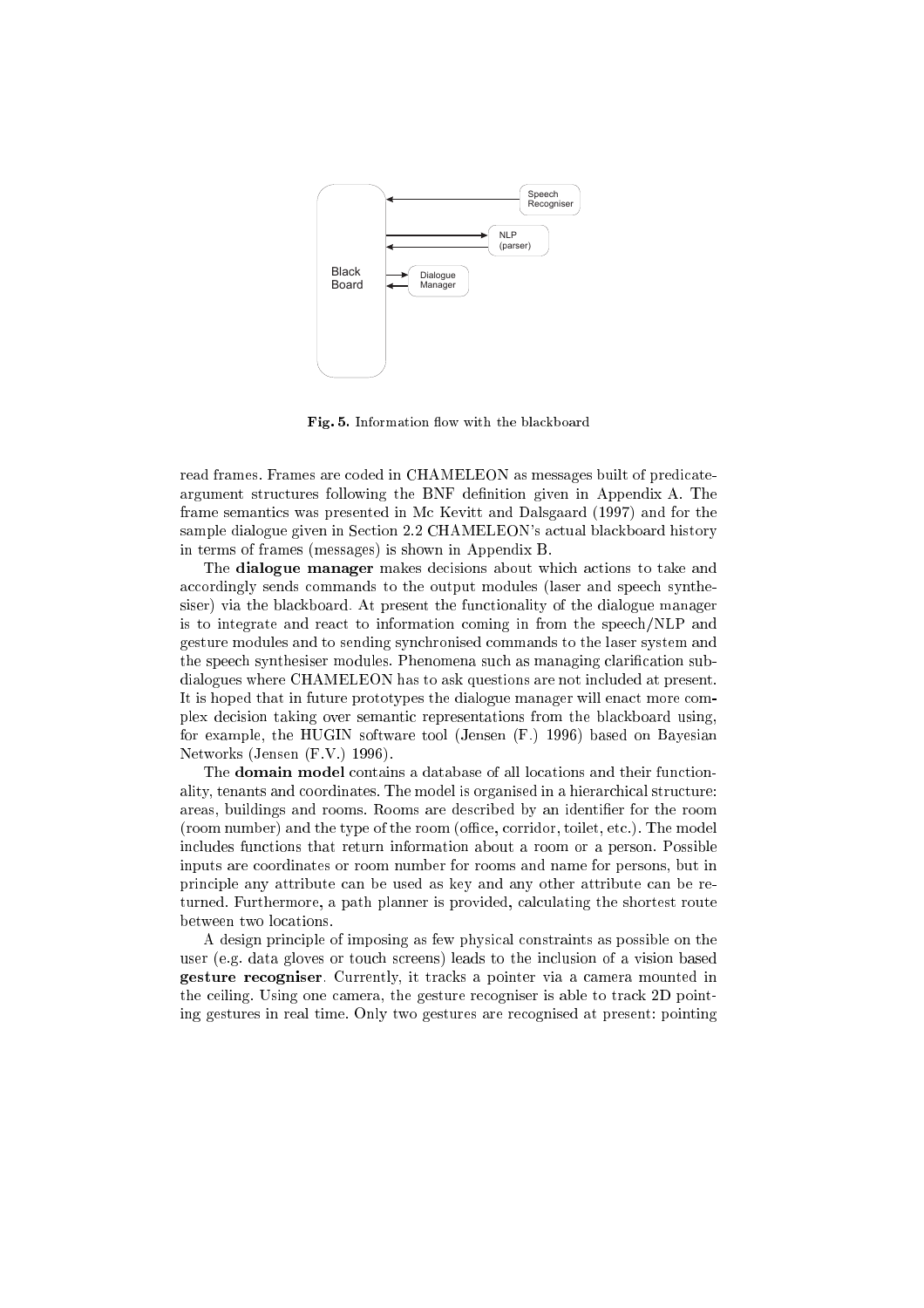and not-pointing. The recognition of other more complex kinds of gestures like marking an area and indicating a direction (with hands and fingers) will be incorporated in the next prototype.

The camera continuously captures images which are digitised by a framegrabber. From each digitised image the background is subtracted leaving only the motion (and some noise) within this image. This motion is analysed in order to find the direction of the pointing device and its tip. By temporal segmenting of these two parameters, a clear indication of the position the user is pointing to at a given time is found. The error of the tracker is less than one pixel (through an interpolation process) for the pointer.

A laser system acts as a "system pointer". It can be used for pointing to positions, drawing lines and displaying text. The laser beam is controlled in real-time (30 kHz). It can scan frames containing up to 600 points with a refresh rate of 50 Hz thus drawing very steady images on surfaces. It is controlled by a standard Pentium PC host computer. The pointer tracker and the laser pointer have been carefully calibrated so that they can work together. An automatic calibration procedure has been set up involving both the camera and laser where they are tested by asking the laser to follow the pointer.

A microphone array (Leth-Espensen and Lindberg 1996) is used to locate sound sources, e.g. a person speaking. Depending upon the placement of a maximum of 12 microphones it calculates sound source positions in 2D or 3D. It is based on measurement of the delays with which a sound wave arrives at the different microphones. From this information the location of the sound source can be identified. Another application of the array is to use it to focus at a specific location thus enhancing any acoustic activity at that location. This module is in the process of being incorporated into CHAMELEON.

Speech recognition is handled by the grapHvite real-time continuous speech recogniser (Power et al. 1997). It is based on HMMs (Hidden Markov Models) of triphones for acoustic decoding of English or Danish. The recognition process focusses on recognition of speech concepts and ignores non content words or phrases. A finite state network describing phrases is created by hand in accordance with the domain model and the grammar for the natural language parser. The latter can also be performed automatically by a grammar converter in the NLP module. The speech recogniser takes speech signals as input and produces text strings as output. Integration of the latest CPK speech recogniser (Christensen et al. 1998) which is under development is being considered.

We use the Infovox Text-To-Speech (TTS) speech synthesiser which at present is capable of synthesising Danish and English (Infovox 1994). It is a rule based formant synthesiser and can simultaneously cope with multiple languages, e.g. pronounce a Danish name within an English utterance. Infovox takes text as input and produces speech as output. Integration of the CPK speech synthesiser (Nielsen et al. 1997) which is under development for English is being considered.

Natural language processing is based on a compound feature based (socalled unication) grammar formalism for extracting semantics from the one-best utterance text output from the speech recogniser (Brøndsted 1998). The parser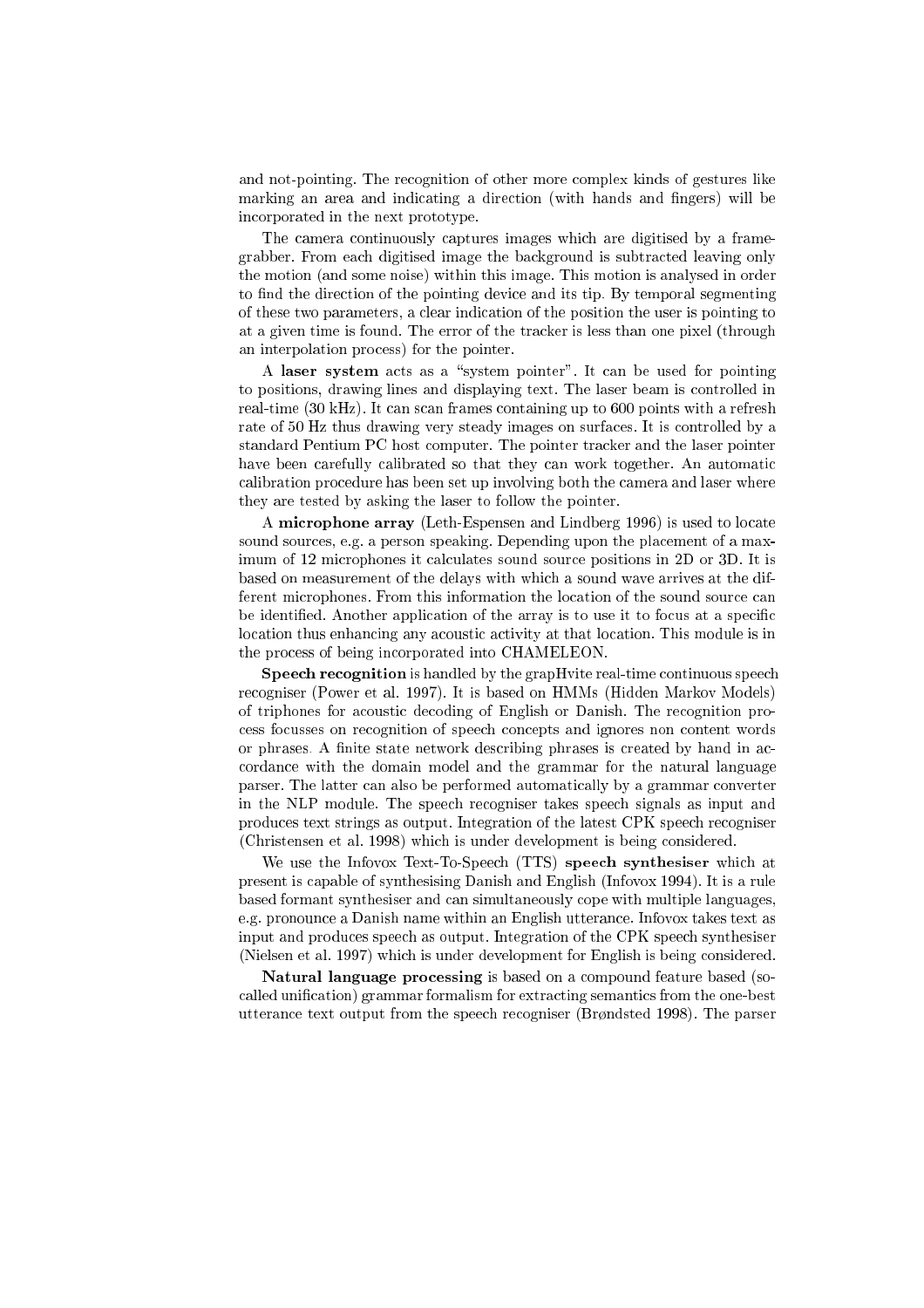carries out a syntactic constituent analysis of input and subsequently maps values into semantic frames. The rules used for syntactic parsing are based on a subset of the EUROTRA formalism, i.e. in terms of lexical rules and structure building rules (Bech 1991). Semantic rules dene certain syntactic subtrees and which frames to create if the subtrees are found in the syntactic parse trees. The natural language generator is currently under construction and at present generation is conducted by using canned text.

The basis of the Phase Web paradigm (Manthey 1998), and its incarnation in the form of a program called Topsy, is to represent knowledge and behaviour in the form of hierarchical relationships between the mutual exclusion and co-occurrence of events. In AI parlance, Topsy is a distributed, associative, continuous-action, dynamic partial-order planner that learns from experience. Relative to MultiMedia, integrating independent data from multiple media begins with noticing that what ties otherwise independent inputs together is the fact that they occur simultaneously. This is also Topsy's basic operating principle, but this is further combined with the notion of mutual exclusion, and thence to hierarchies of such relationships (Manthey 1998).

#### 2.4 DACS

DACS is currently the communications system for CHAMELEON and the IntelliMedia WorkBench and is used to glue all the modules together enabling communication between them. Applications of CHAMELEON typically consist of several interdependent modules, often running on separate machines or even dedicated hardware. This is indeed the case for the IntelliMedia WorkBench application. Such distributed applications have a need to communicate in various ways. Some modules feed others in the sense that all generated output from one is treated further by another. In the Campus Information System all modules report their output to the blackboard where it is stored. Although our intention is currently to direct all communication through the blackboard, we could just as well have chosen to simultaneously transfer output to several modules. For example, utterances collected by the speech recogniser can be sent to the blackboard but also sent simultaneously to the NLP module which may become relevant when efficiency is an important issue.

Another kind of interaction between processes is through remote procedure calls (RPCs), which can be either synchronous or asynchronous. By synchronous RPCs we understand procedure calls where we want immediate feedback, that is, the caller stops execution and waits for an answer to the call. In the Campus Information System this could be the dialogue manager requesting the last location to which a pointing event occurred. In the asynchronous RPC, we merely submit a request and carry on with any other task. This could be a request to the speech synthesiser to produce an utterance for the user or to the laser to point to some specic location. These kinds of interaction should be available in a uniform way in a heterogeneous environment, without specic concern about what platform the sender and receiver run on.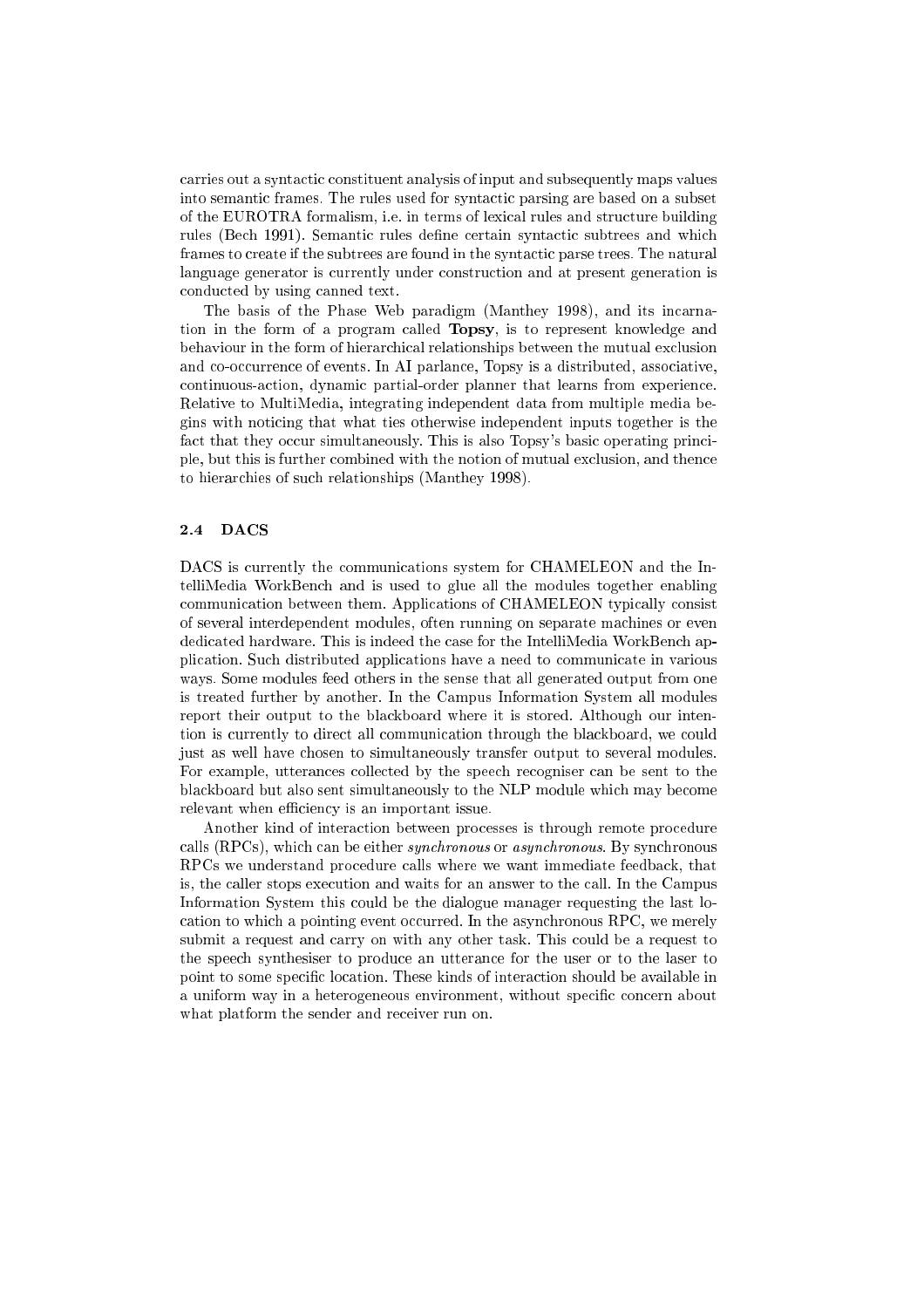All these facilities are provided by the Distributed Applications Communication System (DACS) developed at the University of Bielefeld, Germany (Fink et al. 1995, 1996), where it was designed as part of a larger research project developing an IntelliMedia platform (Rickheit and Wachsmuth 1996) discussed further in the next section. DACS uses a communication demon on each participating machine that runs in user mode, allows multiple users to access the system simultaneously and does not provide a virtual machine dedicated to a single user. The demon acts as a router for all internal traffic and establishes connections to demons on remote machines. Communication is based on simple asynchronous message passing with some extensions to handle dynamic reconfigurations of the system during runtime. DACS also provides on top more advanced communication semantics like RPCs (synchronous and asynchronous) and demand streams for handling data parts in continuous data streams. All messages transmitted are recorded in a Network Data Representation which includes type and structure information. Hence, it is possible to inspect messages at any point in the system and to develop generic tools that can handle any kind of data. DACS uses POSIX threads to handle connections independently in parallel. A database in a central name service stores the system configuration to keep the network traffic low during dynamic reconfigurations. A DACS Debugging Tool (DDT) allows inspection of messages before they are delivered, monitoring configurations of the system, and status on connections.

## 3 Relation to other work

Situated Articial Communicators (SFB-360) (Rickheit and Wachsmuth 1996) is a collaborative research project at the University of Bielefeld, Germany which focusses on modelling that which a person performs when with a partner he cooperatively solves a simple assembly task in a given situation. The ob ject chosen is a model airplane (Baufix) to be constructed by a robot from the components of a wooden building kit with instructions from a human. SFB-360 includes equivalents of the modules in CHAMELEON although there is no learning module competitor to Topsy. What SFB-360 gains in size it may loose in integration, i.e. it is not clear yet that all the technology from the subprojects have been fitted together and in particular what exactly the semantic representations passed between the modules are. The DACS process communication system currently used in CHAMELEON is a useful product from SFB-360.

Gandalf is a communicative humanoid which interacts with users in MultiModal dialogue through using and interpreting gestures, facial expressions, body language and spoken dialogue (Thorinson 1997). Gandalf is an application of an architecture called Ymir which includes perceptual integration of multimodal events, distributed planning and decision making, layered input analysis and motor-control with human-like characteristics and an inherent knowledge of time. Ymir has a blackboard architecture and includes modules equivalent to those in CHAMELEON. However, there is no vision/image processing module since gesture tracking is done with the use of a data glove and body tracking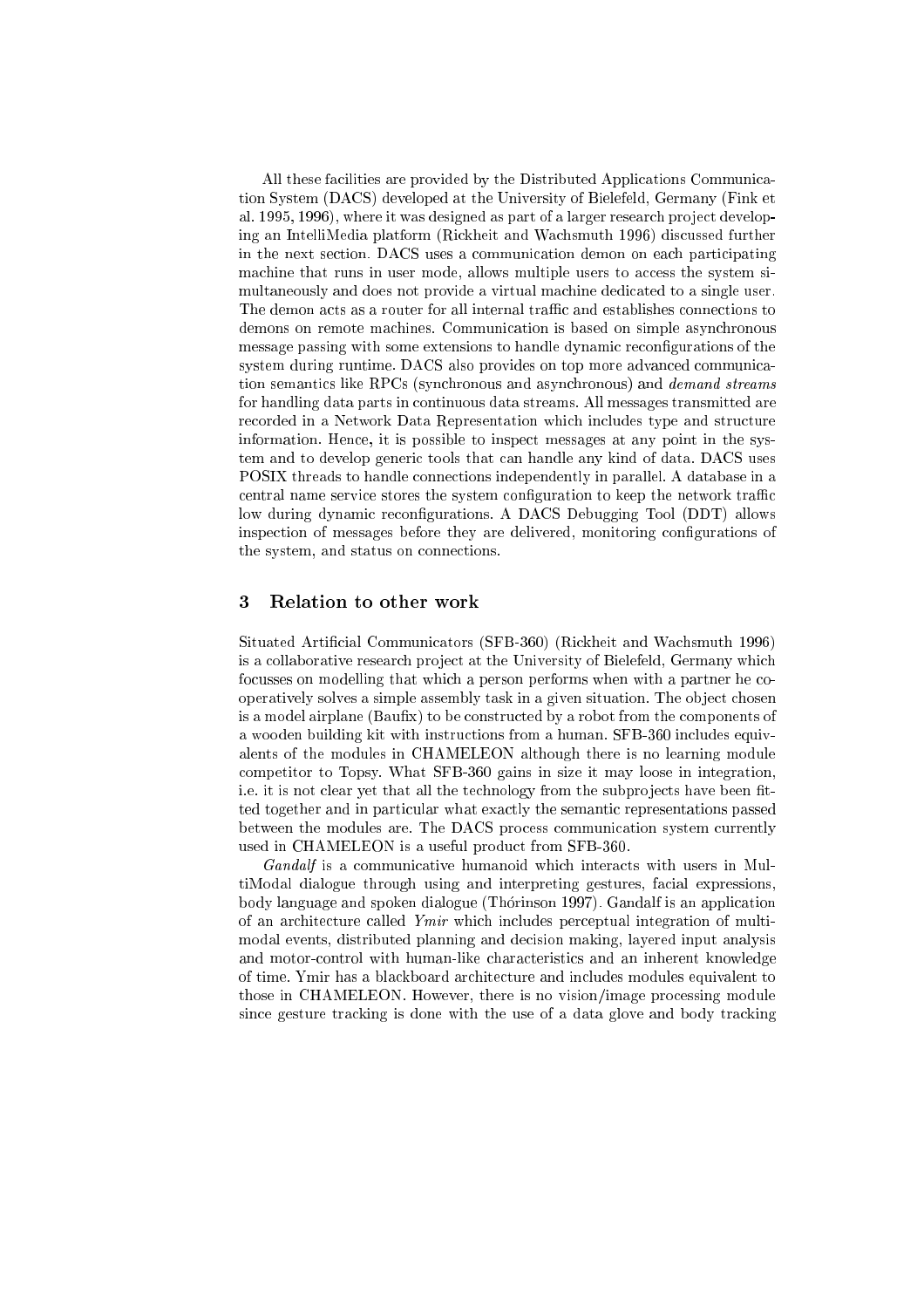suit and an eye tracker is used for detecting the user's eye gaze. Also, Ymir has no learning module equivalent to Topsy. Ymir's architecture is even more distributed than CHAMELEON's with many more modules interacting with each other. Also, Ymir's semantic representation is much more distributed with smaller chunks of information than our frames being passed between modules.

AESOPWORLD is an integrated comprehension and generation system for integration of vision, language and motion (Okada 1997). It includes a model of mind consisting of nine domains according to the contents of mental activities and five levels along the process of concept formation. The system simulates the protagonist or fox of an AESOP fable, \the Fox and the Grapes", and his mental and physical behaviour are shown by graphic displays, a voice generator, and a music generator which expresses his emotional states. AESOPWORLD has an agent-based distributed architecture and also uses frames as semantic representations. It has many modules in common with CHAMELEON although again there is no vision input to AESOPWORLD which uses computer graphics to depict scenes. AESOPWORLD has an extensive planning module but conducts more traditional planning than CHAMELEON's Topsy.

The INTERACT project (Waibel et al. 1996) involves developing MultiModal Human Computer Interfaces including the modalities of speech, gesture and pointing, eye-gaze, lip motion and facial expression, handwriting, face recognition and tracking, and sound localisation. The main concern is with improving recognition accuracies of modality specific component processors as well as developing optimal combinations of multiple input signals to deduce user intent more reliably in cross-modal speech-acts. INTERACT also uses a frame representation for integrated semantics from gesture and speech and partial hypotheses are developed in terms of partially filled frames. The output of the interpreter is obtained by unifying the information contained in the partial frames. Although Waibel at al. present good work on multimodal interfaces it is not clear that they have developed an integrated platform which can be used for developing multimodal applications.

### 4 Conclusion and future work

We have described the architecture and functionality of CHAMELEON: an open, distributed architecture with ten modules glued into a single platform using the DACS communication system. We described the IntelliMedia WorkBench application, a software and physical platform where a user can ask for information about things on a physical table. The current domain is a Campus Information System where 2D building plans are placed on the table and the system provides information about tenants, rooms and routes and can answer questions like "Whose office is this?" in real time. CHAMELEON fulfills the goal of developing a general platform for integration of at least language/vision processing which can be used for research but also for student projects as part of the Master's degree education. Also, the goal of integrating research from four research groups within three Departments at the Institute for Electronic Systems has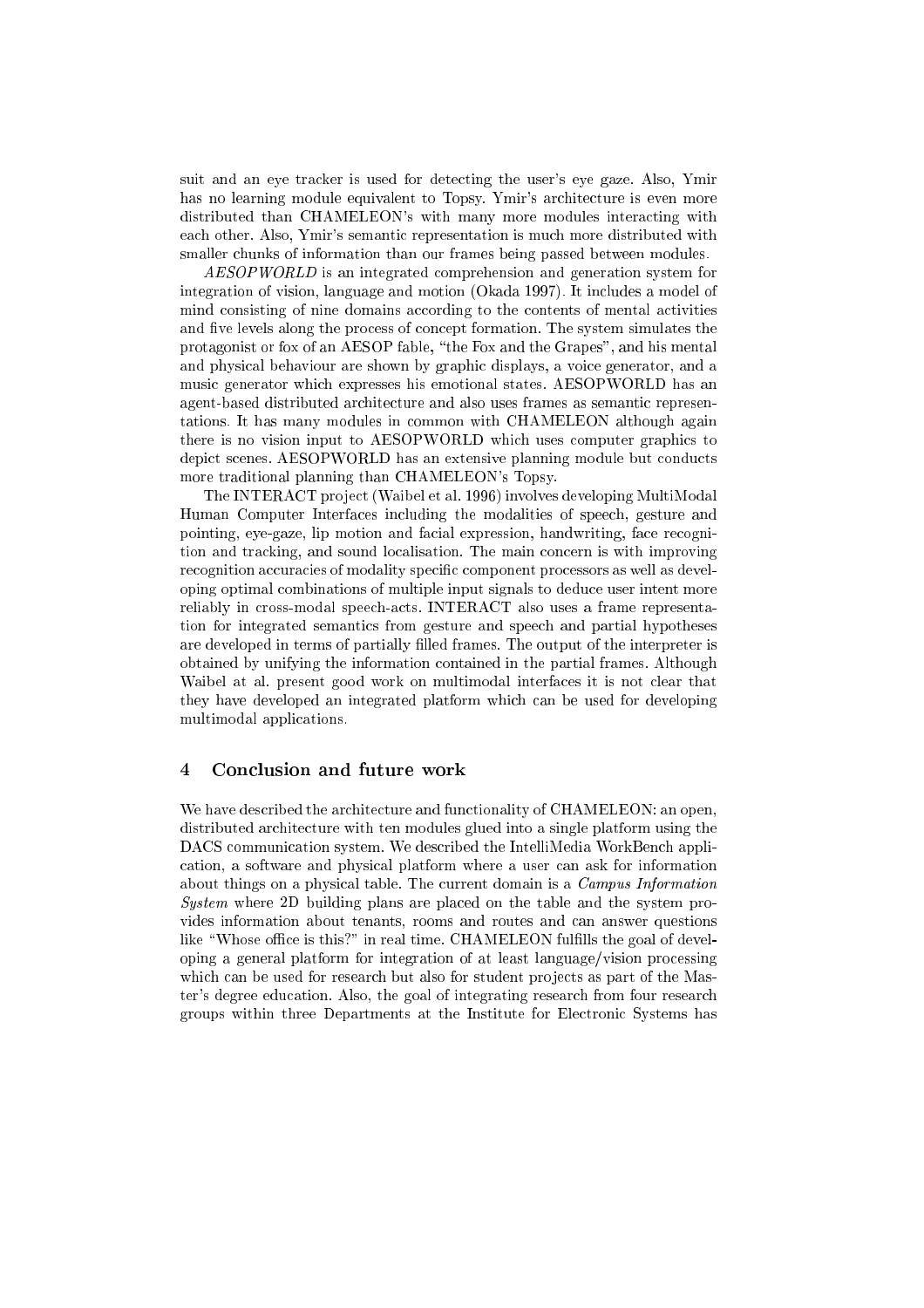been achieved. More details on CHAMELEON and the IntelliMedia WorkBench can be found in Brøndsted et al. (1998).

There are a number of avenues for future work with CHAMELEON. We would like to process dialogue that includes examples of (1) spatial relations and (2) anaphoric reference. It is hoped that more complex decision taking can be introduced to operate over semantic representations in the dialogue manager or blackboard using, for example, the HUGIN software tool (Jensen (F.) 1996) based on Bayesian Networks (Jensen (F.V.) 1996). The gesture module will be augmented so that it can handle gestures other than pointing. Topsy will be asked to do more complex learning and processing of input/output from frames. The microphone array has to be integrated into CHAMELEON and set to work. Also, at present CHAMELEON is static and it might be interesting to see how it performs whilst being integrated with a web-based virtual or real robot or as part of an intellimedia videoconferencing system where multiple users can direct cameras through spoken dialogue and gesture. A miniature version of this idea has already been completed as a student project (Bakman et al. 1997).

Intelligent MultiMedia will be important in the future of international computing and media development and IntelliMedia 2000+ at Aalborg University, Denmark brings together the necessary ingredients from research, teaching and links to industry to enable its successful implementation. Our CHAMELEON platform and IntelliMedia WorkBench application are ideal for testing integrated processing of language and vision for the future of SuperinformationhighwayS.

### 5 Acknowledgements

This opportunity is taken to acknowledge support from the Faculty of Science and Technology, Aalborg University, Denmark and Paul Mc Kevitt would also like to acknowledge the British Engineering and Physical Sciences Research Council (EPSRC) for their generous funded support under grant B/94/AF/1833 for the Integration of Natural Language, Speech and Vision Processing (Advanced Fellow).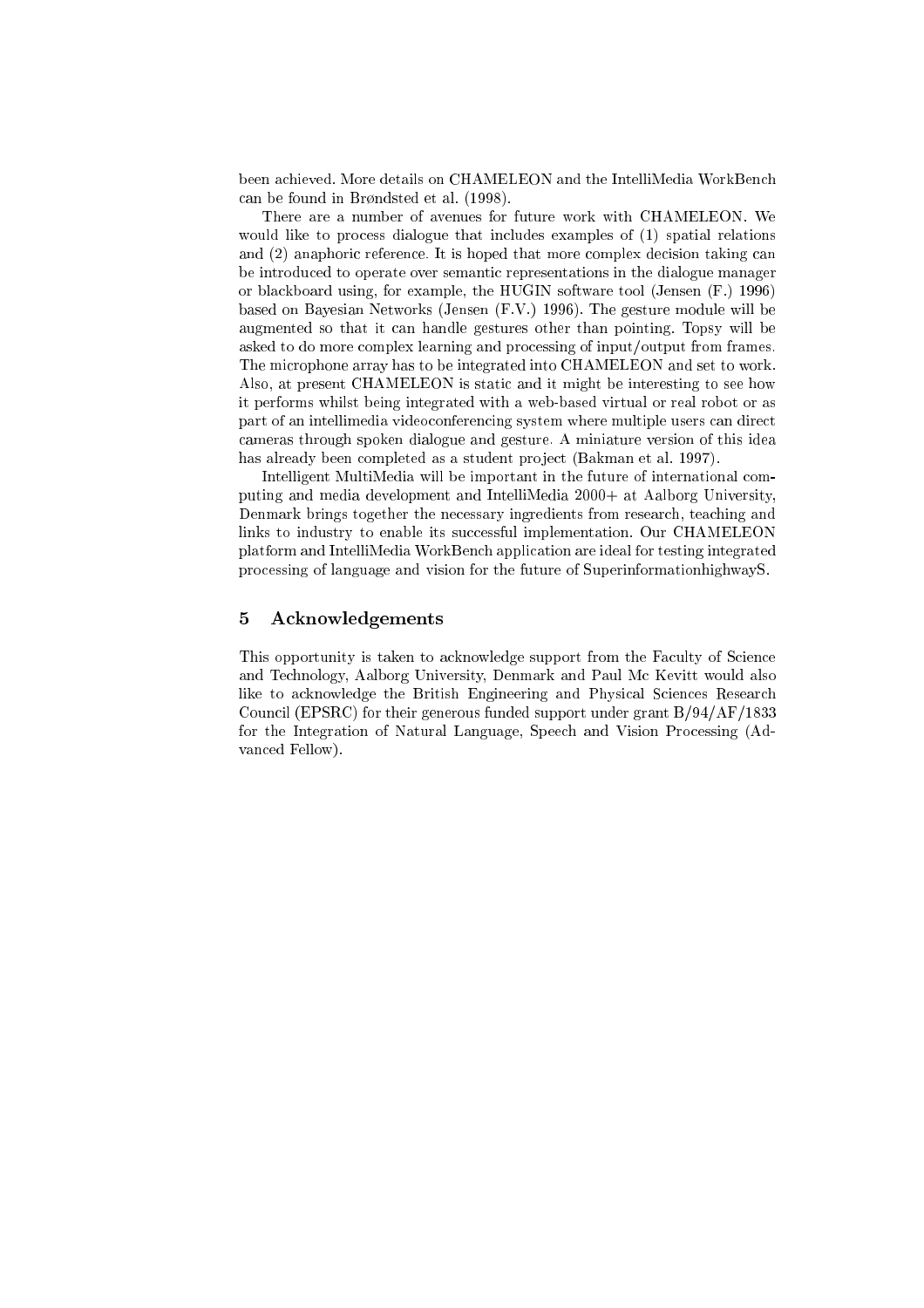# Appendix A

# Syntax of frames

The following BNF grammar defines a predicate-argument syntax for the form of messages (frames) appearing on CHAMELEON's implemented blackboard.

| FRAME     | $: :=$ PREDICATE                                  |
|-----------|---------------------------------------------------|
| PREDICATE | ::= identifier(ARGUMENTS)                         |
| ARGUMENTS | $: :=$ ARGUMENT<br>ARGUMENTS, ARGUMENT            |
| ARGUMENT  | $: := \texttt{CONSTANT}$<br>VARIABLE<br>PREDICATE |
| CONSTANT  | ::= identifier<br>integer<br>string               |
| VARIABLE  | ::= \$identifier                                  |

FRAME acts as start symbol, CAPITAL symbols are non-terminals, and terminals are lower-case or one of the four symbols ( ) , and  $\$ . An *identifier* starts with a letter that can be followed by any number of letters, digits or \_, an integer consists of a sequence of digits and a string is anything delimited by two "'s. Thus the alphabet consists of the letters, the digits and the symbols ( ) , and \$. A parser has been written in C which can parse the frames using this BNF definition.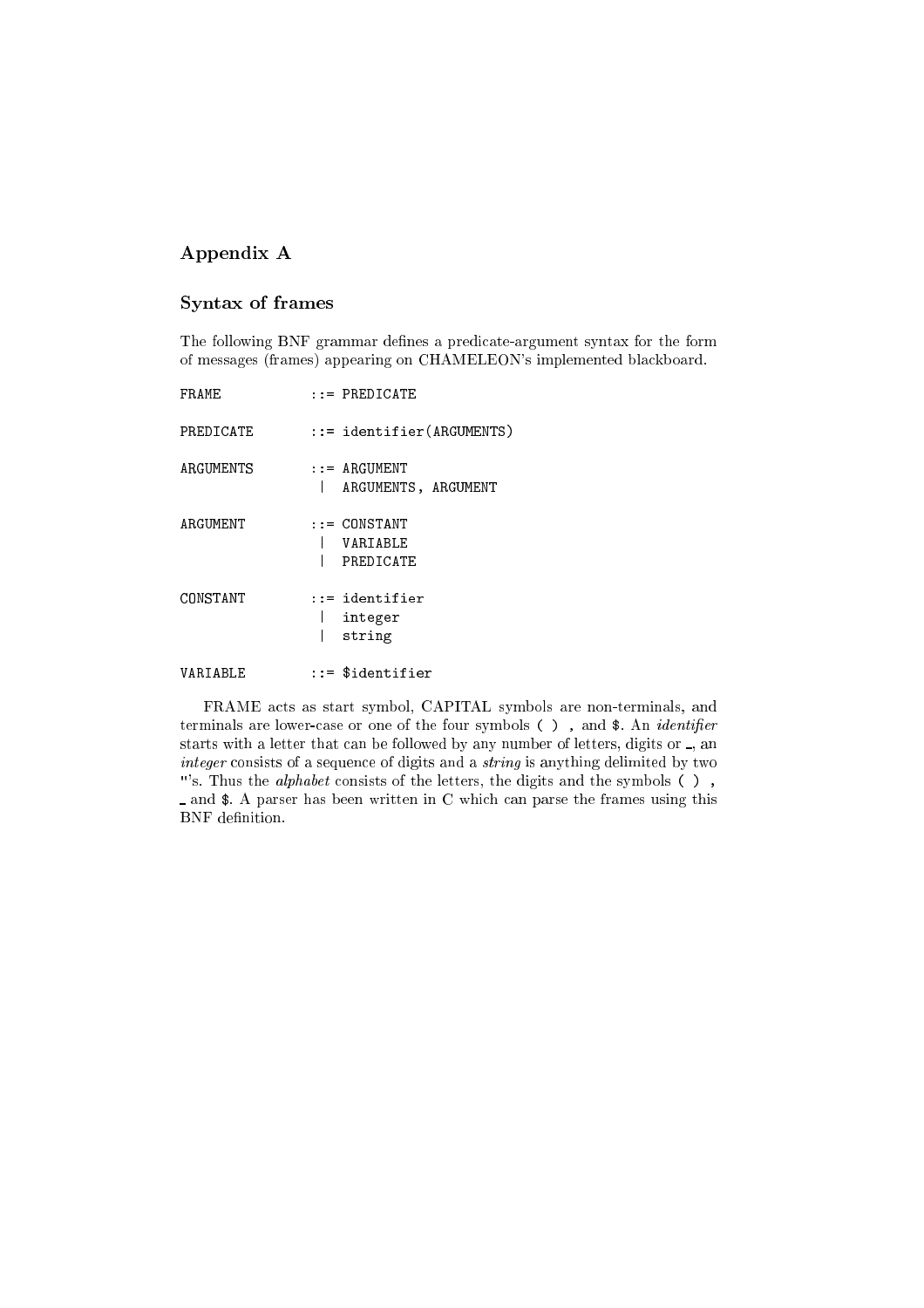# Appendix B

## Blackboard in practice

Here we show the complete blackboard (with all frames) as produced exactly by CHAMELEON for the example dialogue given in Section 2.

```
Received: nlp(intention(instruction(pointing)),location(person(tb),
type(office)),time(889524794))
which is passed on to dialog_manager
Received: dialog_manager(output(laser(point(coordinates(249,623))),
speech_synthesizer(utterance("This is Toms office"))))
Calling laser: laser(point(coordinates(249,623)))
Calling speech_synthesizer:
speech_synthesizer(utterance("This is Toms office"))
```

```
Received: nlp(intention(instruction(pointing)),location(person(tbm),
type(office)),time(889524818))
which is passed on to dialog_manager
Received: dialog_manager(output(laser(point(coordinates(278,623))),
speech_synthesizer(utterance("This is Thomass office"))))
Calling laser: laser(point(coordinates(278,623)))
Calling speech_synthesizer:
speech_synthesizer(utterance("This is Thomass office"))
```

```
Received: nlp(intention(query(where)),location(place(a2_221)),
time(889524831))
which is passed on to dialog_manager
Received: dialog_manager(output(laser(point(coordinates(132,500))),
speech_synthesizer(utterance("computer room is here"))))
Calling laser: laser(point(coordinates(132,500)))
Calling speech_synthesizer:
speech_synthesizer(utterance("computer room is here"))
```

```
Received:
nlp(intention(query(who)),location(this($Deixis),type(office)),
time(889524864))
which is passed on to dialog_manager
Received: dialog_manager(output(laser(point(coordinates(658,546))),
```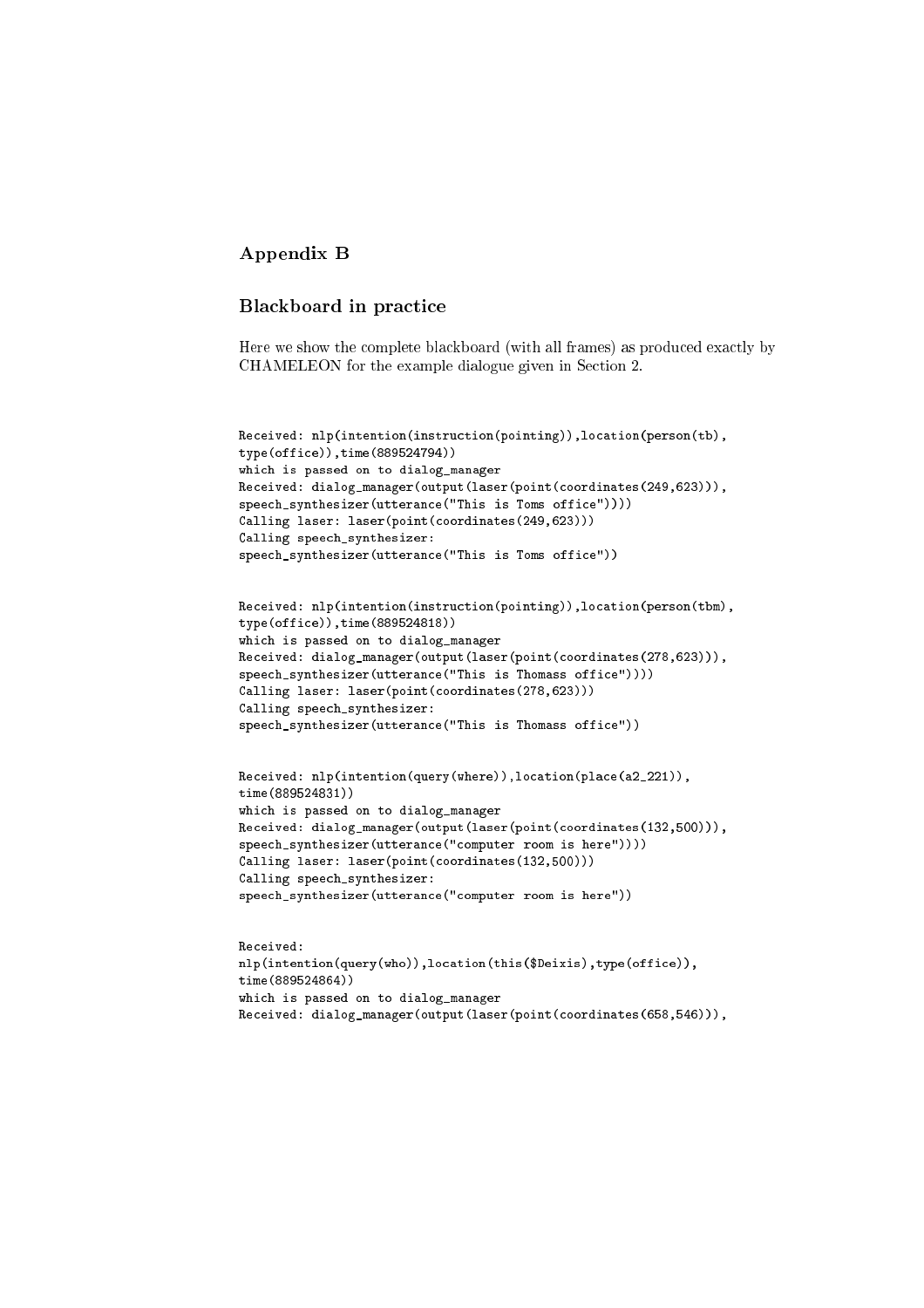```
speech_synthesizer(
utterance("This is not an office, this is instrument repair"))))
Calling laser: laser(point(coordinates(658,546)))
Calling speech_synthesizer:
speech_synthesizer(
utterance("This is not an office, this is instrument repair"))
Received: nlp(intention(query(who)),location(this($Deixis),
type(office)),time(889524885))
which is passed on to dialog_manager
Received: dialog_manager(output(laser(point(coordinates(223,568))),
speech_synthesizer(utterance("This is Pauls office"))))
Calling laser: laser(point(coordinates(223,568)))
Calling speech_synthesizer:
speech_synthesizer(utterance("This is Pauls office"))
Received: nlp(intention(instruction(show_route)),
source(location(person(lbl),type(office))),
destination(location(person(hg),type(office))),time(889524919))
which is passed on to dialog_manager
Received: dialog_manager(output(laser(route(
coordinates(278,585,278,603,249,603,220,603,197,603,197,623))),
speech_synthesizer(utterance(
"This is the route from Lars Bos office to Hannes office"))))
Calling laser:
laser(route(
coordinates(278,585,278,603,249,603,220,603,197,603,197,623)))
Calling speech_synthesizer:
speech_synthesizer(
utterance("This is the route from Lars Bos office to Hannes office"))
Received: nlp(intention(instruction(show_route)),
source(location(person(pmck),
type(office))),destination(location(place(a2_105))),time(889524942))
which is passed on to dialog_manager
Received:
dialog_manager(output(laser(route(
coordinates(174,453,153,453,153,481,153,500,153,510,153,
540,153,569,153,599,153,603,184,603,197,603,220,603,249,
603,278,603,307,603,330,603,330,655,354,655,911,655,884,
655,884,603,810,603,759,603,717,603,717,570,696,570))),
speech_synthesizer(
utterance("This is the route from Pauls office to instrument repair"))))
Calling laser:
laser(route(coordinates(174,453,153,453,153,481,153,500,153,
510,153,540,153,569,153,599,153,603,184,603,197,603,220,603,
249,603,278,603,307,603,330,603,330,655,354,655,911,655,884,
```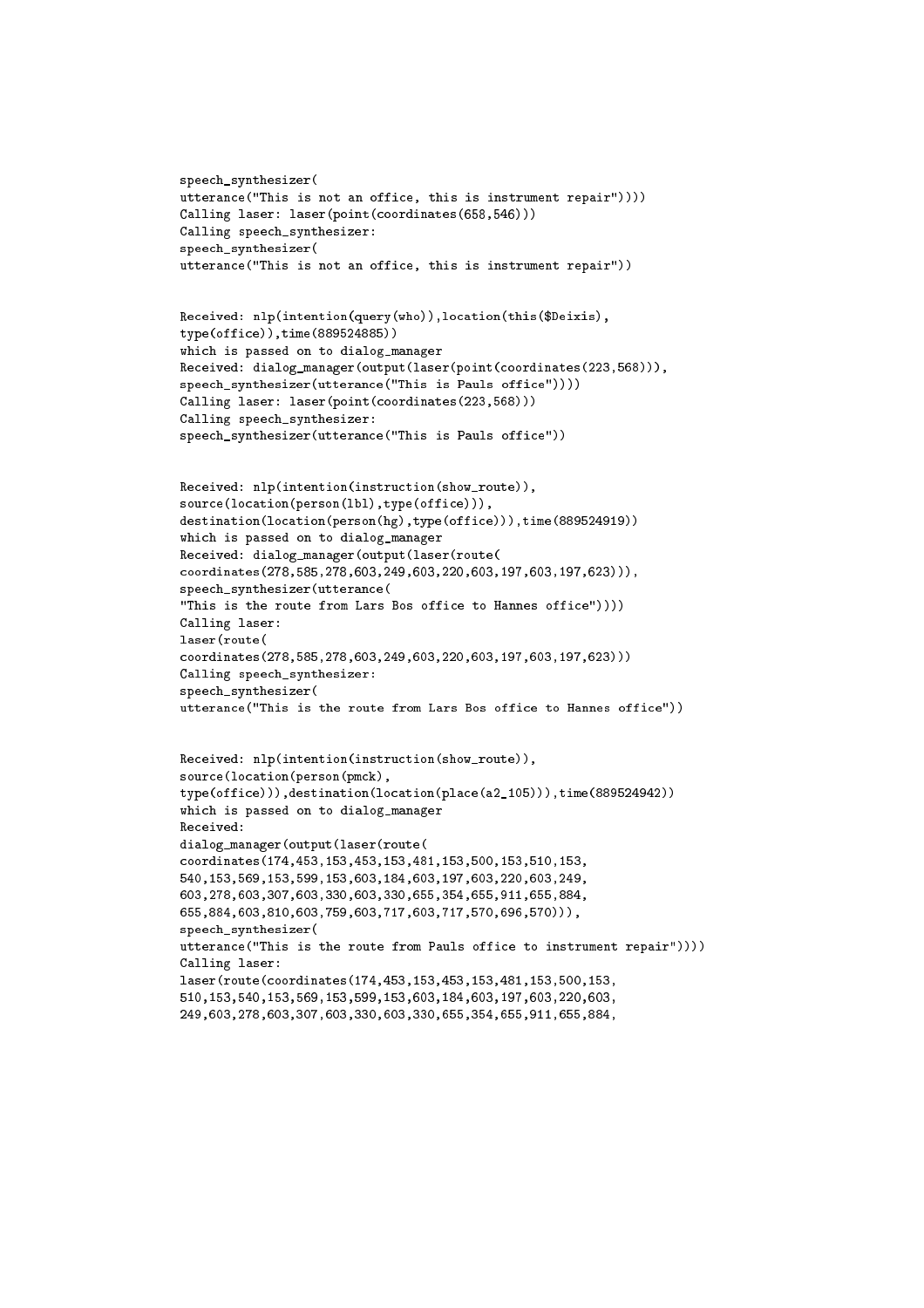```
655,884,603,810,603,759,603,717,603,717,570,696,570)))
Calling speech_synthesizer:
speech_synthesizer(
utterance(
"This is the route from Pauls office to instrument repair"))
```

```
Received: nlp(intention(instruction(pointing)),location(person(pd),
type(office)),time(889524958))
which is passed on to dialog_manager
Received: dialog_manager(output(laser(point(coordinates(220,585))),
speech_synthesizer(utterance("This is Pauls office"))))
```
## References

- Bakman, Lau, Mads Blidegn, Thomas Dorf Nielsen, and Susana Carrasco Gonzalez (1997) NIVICO - Natural Interface for VIdeo COnferencing. Project Report (8th Semester), Department of Communication Technology, Institute for Electronic Systems, Aalborg University, Denmark.
- Bech, A. (1991) Description of the EUROTRA framework. In The Eurotra Formal Specications, Studies in Machine Translation and Natural Language Processing, C. Copeland, J. Durand, S. Krauwer, and B. Maegaard (Eds), Vol. 2, 7-40. Luxembourg: Office for Official Publications of the Commission of the European Community.
- Brøndsted (1998) nlparser. WWW: http://www.kom.auc.dk/~tb/nlparser.
- Brøndsted, T., P. Dalsgaard, L.B. Larsen, M. Manthey, P. Mc Kevitt, T.B. Moeslund, K.G. Olesen (1998) A platform for developing Intelligent MultiMedia applications. Technical Report R-98-1004, Center for PersonKommunikation (CPK), Institute for Electronic Systems (IES), Aalborg University, Denmark, May.
- Christensen, Heidi, Børge Lindberg and Pall Steingrimsson (1998) Functional specification of the CPK Spoken LANGuage recognition research system (SLANG). Center for PersonKommunikation, Aalborg University, Denmark, March.
- CPK Annual Report (1998) CPK Annual Report. Center for PersonKommunikation (CPK), Fredrik Bajers Vej 7-A2, Institute for Electronic Systems (IES), Aalborg University, DK-9220, Aalborg, Denmark.
- Denis, M. and M. Carfantan (Eds.) (1993) Images et langages: multimodalité et modelisation cognitive. Actes du Colloque Interdisciplinaire du Comite National de la Recherche Scientifique, Salle des Conférences, Siège du CNRS, Paris, April.
- Fink, G.A., N. Jungclaus, H. Ritter, and G. Sagerer (1995) A communication framework for heterogeneous distributed pattern analysis. In Proc. International Conference on Algorithms and Applications for Parallel Processing, V. L. Narasimhan (Ed.), 881-890. IEEE, Brisbane, Australia.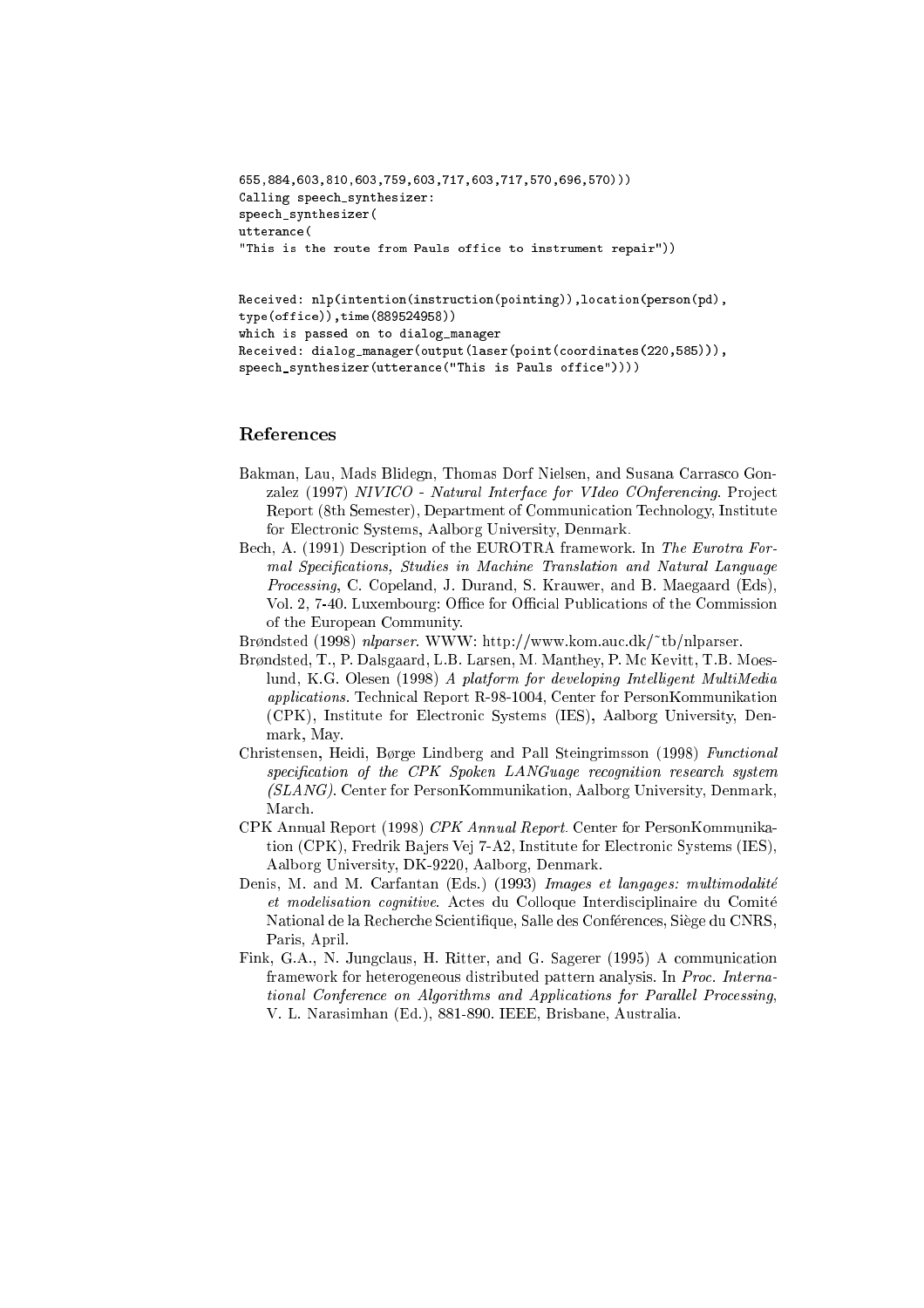- Fink, Gernot A., Nils Jungclaus, Franz Kummert, Helge Ritter and Gerhard Sagerer (1996) A distributed system for integrated speech and image understanding. In Proceedings of the International Symposium on Artificial Intelligence, Rogelio Soto (Ed.), 117-126. Cancun, Mexico.
- Infovox (1994) INFOVOX: Text-to-speech converter user's manual (version 3.4). Solna, Sweden: Telia Promotor Infovox AB.
- Jensen, Finn V. (1996) An introduction to Bayesian Networks. London, England: UCL Press.
- Jensen, Frank (1996) Bayesian belief network technology and the HUGIN system. In Proceedings of UNICOM seminar on Intelligent Data Management, Alex Gammerman (Ed.), 240-248. Chelsea Village, London, England, April.
- Kosslyn, S.M. and J.R. Pomerantz (1977) Imagery, propositions and the form of internal representations. In Cognitive Psychology, 9, 52-76.
- Leth-Espensen, P. and B. Lindberg (1996) Separation of speech signals using eigenfiltering in a dual beamforming system. In Proc. IEEE Nordic Signal Processing Symposium (NORSIG), Espoo, Finland, September, 235-238.
- Manthey, Michael J. (1998) The Phase Web Paradigm. In International Journal of General Systems, special issue on General Physical Systems Theories, K. Bowden (Ed.). in press.
- Mc Kevitt, P. (1994) Visions for language. In Proceedings of the Workshop on Integration of Natural Language and Vision processing, Twelfth American National Conference on Artificial Intelligence (AAAI-94), Seattle, Washington, USA, August, 47-57.
- Mc Kevitt, Paul (Ed.) (1995/1996) Integration of Natural Language and Vision Processing (Vols. I-IV). Dordrecht, The Netherlands: Kluwer-Academic Publishers.
- Mc Kevitt, Paul (1997) SuperinformationhighwayS. In "Sprog og Multimedier" (Speech and Multimedia), Tom Brøndsted and Inger Lytje (Eds.), 166-183, April 1997. Aalborg, Denmark: Aalborg Universitetsforlag (Aalborg University Press).
- Mc Kevitt, Paul and Paul Dalsgaard (1997) A frame semantics for an IntelliMedia TourGuide. In Proceedings of the Eighth Ireland Conference on Artificial Intelligence  $(AI-97)$ , Volume 1, 104-111. University of Uster, Magee College, Derry, Northern Ireland, September.
- Minsky, Marvin (1975) A framework for representing knowledge. In The Psychology of Computer Vision, P.H. Winston (Ed.), 211-217. New York: McGraw-Hill.
- Nielsen, Claus, Jesper Jensen, Ove Andersen, and Egon Hansen (1997) Speech synthesis based on diphone concatenation. Technical Report, No. CPK971120-JJe (in condence), Center for PersonKommunikation, Aalborg University, Denmark.
- Okada, Naoyuki (1997) Integrating vision, motion and language through mind. In Proceedings of the Eighth Ireland Conference on Artificial Intelligence (AI-97), Volume 1, 7-16. University of Uster, Magee, Derry, Northern Ireland, September.